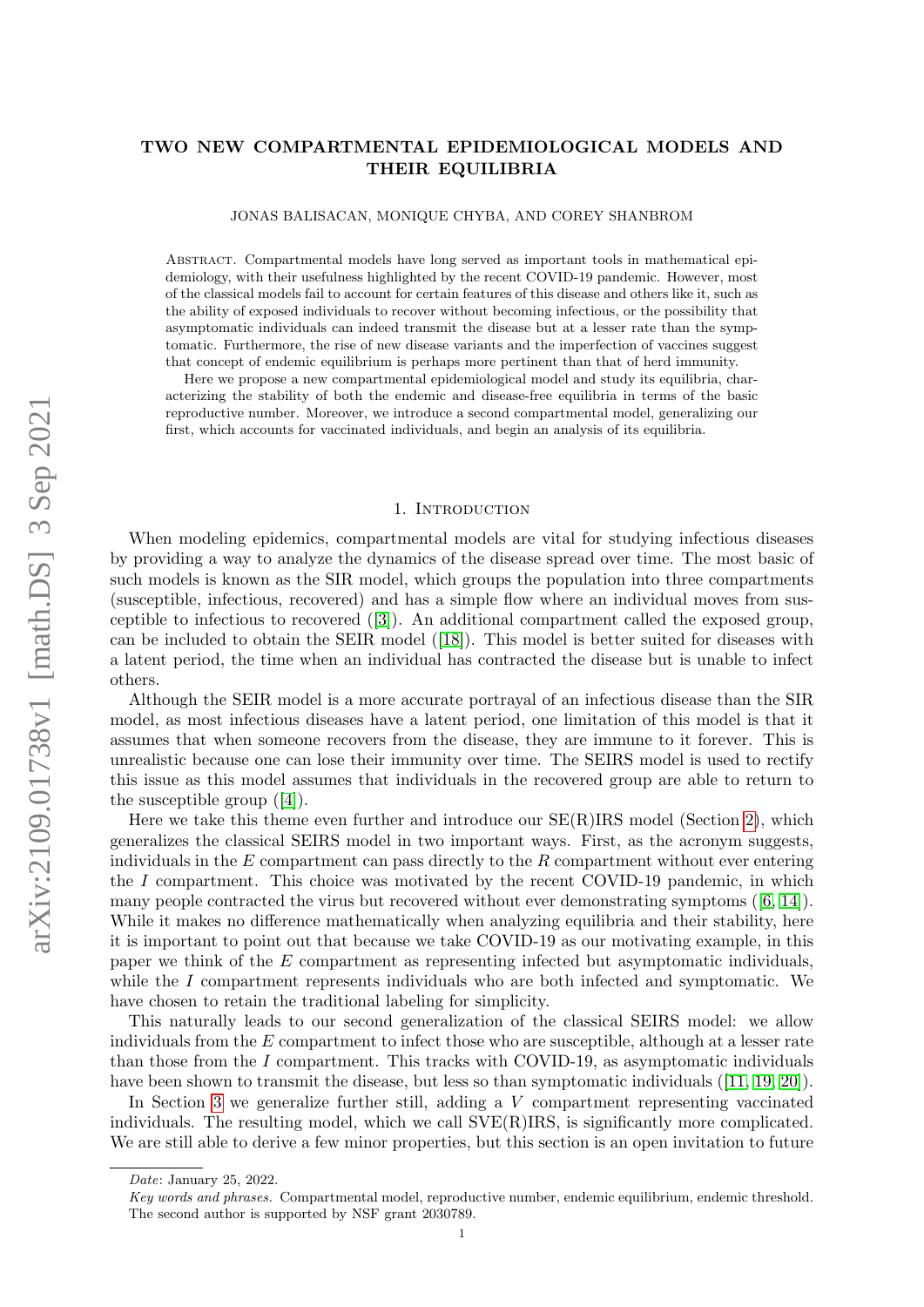research. A novel feature is that one can treat the vaccination rate as a control (as it depends on people, not the disease) and subsequently consider some interesting optimal control problems.

Creating a model is one thing, while analyzing it is quite another. Here we have chosen to focus our analysis on the equilibria of the systems and their stability. This choice was also motivated by COVID-19 and what will be the "end" of the pandemic. As the concept of herd immunity has received much attention in both the media and academia  $(1, 2, 5, 9, 21)$  $(1, 2, 5, 9, 21)$  $(1, 2, 5, 9, 21)$  $(1, 2, 5, 9, 21)$  $(1, 2, 5, 9, 21)$ , so far the notion of endemic equilibrium seems both important and relatively inconspicuous in the public discourse. There is a mathematical foundation for the idea of herd immunity ([\[13\]](#page-11-13)), but as we demonstrate in Section [4.1,](#page-9-0) this does not mean the disease is eradicated. It is compatible with what we consider the more relevant idea of an endemic equilibrium: that the disease will always exist (hopefully in small enough numbers to no longer characterize a pandemic). Moreover, the stability of such an endemic equilibrium would reflect the possibility that new outbreaks or variants could cause spikes in infections, but that over time these numbers would drift back towards some state of "new normal." The main idea is to design maintenance strategies to control the dynamic of the spread of the disease (through a yearly vaccine or seasonal nonpharmaceutical measures) to stay in a neighborhood of a sustainable endemic equilibrium.

While this discussion makes clear that our models and objects of study are motivated by COVID-19, we hope that our contributions can be applied to other infectious diseases with similar characteristics, including those yet to be discovered.

As in any mathematical modeling, there is naturally a trade-off between a model's complexity and its accuracy. In many ways the classical SIR model is useful mainly due to its simplicity, making both mathematical analysis and simulations painless. But its accuracy may be consequently limited. On the other hand, much more complicated compartmental models, such as that in [\[8\]](#page-11-14), may represent the dynamics of the disease very well at the expense of being computationally difficult. We hope that, like the popular SEIRS model, the models introduced here strike a reasonable balance by being simple enough for elementary dynamical systems theory and computations, while proving more flexible and accurate than the SEIRS model. In particular, our main result, Theorem [2.2,](#page-3-0) characterizes the stability of both the endemic and disease-free equilibria in terms of the basic reproductive number  $\mathfrak{R}_0$  using only basic theory. But ignoring the effects of vaccination greatly misrepresents the course of pandemics like COVID-19. Yet our SVE(R)IRS model, while more accurate, was just complicated enough that similar analyses failed and we could prove no such theorem. For these reasons we believe these models lie somewhere near the right balance of complexity and simplicity. To our knowledge, neither has appeared in the literature before.

## 2. SE(R)IRS model

<span id="page-1-0"></span>The usual SEIRS model ([\[4\]](#page-11-2)) can be visualized as

$$
S \xrightarrow{\beta I/n} E \xrightarrow{\sigma} I \xrightarrow{\gamma} R
$$

where

- $\beta$  is the transmission rate, the average rate at which an infected individual can infect a susceptible
- $\bullet$  *n* is the population size
- $1/\sigma$  is the latency period
- $1/\gamma$  is the symptomatic period
- $1/\omega$  is the period of immunity.

All parameters are necessarily non-negative. Note that, for simplicity, here and throughout this paper we choose to present our models without vital dynamics (also known as demography), often represented by the natural birth and death rates  $\Lambda$  and  $\mu$ . Also note that when  $\omega = 0$ , this reduces to the usual SEIR model, and one can further recover the simple SIR model by letting  $\sigma \rightarrow \infty$ .

As described in Section [1,](#page-0-0) we now think of individuals in the E compartment as infected but asymptomatic, while individuals in the  $I$  compartment are infected and symptomatic. Therefore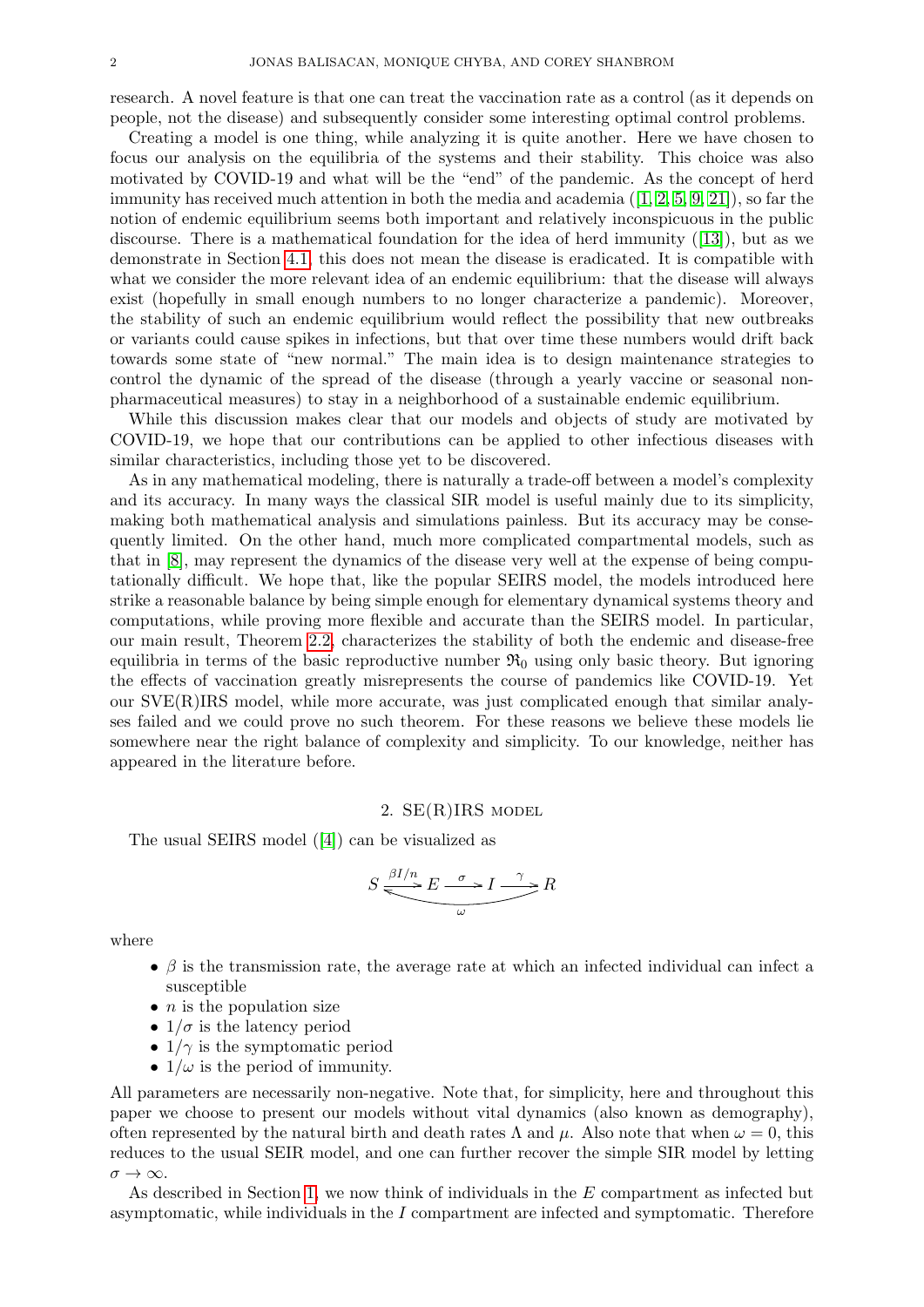in our new SE(R)IRS model certain asymptomatic individuals can recover without ever becoming symptomatic; the duration of the course of their infection is denoted by  $1/\delta$ . Moreover, asymptomatic individuals can indeed infect susceptible individuals, however they do so at a reduced rate when compared to symptomatic individuals; this reduction is accounted for by the parameter  $\alpha$ . We may assume  $\alpha \in [0,1]$  and  $\delta \geq 0$ . Note that when  $\alpha = \delta = 0$  we recover the SEIRS model.

The SE(R)IRS model can be visualized as

$$
S \xrightarrow{\beta(I+\alpha E)/n} E \xrightarrow{\delta} I \xrightarrow{\gamma} R
$$

and the corresponding dynamical system is given by

$$
\frac{dS}{dt} = -\beta S(I + \alpha E)/n + \omega R\tag{1}
$$

$$
\frac{dE}{dt} = \beta S(I + \alpha E)/n - (\sigma + \delta)E
$$
\n(2)

$$
\frac{dI}{dt} = \sigma E - \gamma I \tag{3}
$$

$$
\frac{dR}{dt} = \delta E + \gamma I - \omega R. \tag{4}
$$

In any of these various compartmental models, the equilibrium points come in two types. A disease-free equilibrium has no individuals in the  $E, I$ , or R compartments; this represents a steady state where there is no disease at all. Any other equilibrium point is considered an endemic equilibrium; this represents a constant state where there is always some proportion of the population infected by the disease. The first step towards analyzing either type of equilibrium is to calculate the basic reproductive number, which represents the average number of cases directly resulting from a single infection in a population of only susceptible individuals.

**Proposition 2.1.** The  $SE(R)$  IRS basic reproductive number is

$$
\mathfrak{R}_0 = \left(\frac{\alpha \gamma + \sigma}{\delta + \sigma}\right) \left(\frac{\beta}{\gamma}\right).
$$

*Proof.* We follow [\[12\]](#page-11-15) by computing  $\mathfrak{R}_0$  as the spectral radius of the next generation matrix. First, it is easy to see that the system has a disease-free equilibrium at  $(S, E, I, R) = (n, 0, 0, 0)$ . We compute

$$
F = \begin{pmatrix} \alpha \beta & \beta \\ 0 & 0 \end{pmatrix} \quad \text{and} \quad V = \begin{pmatrix} \sigma + \delta & 0 \\ -\sigma & \gamma \end{pmatrix}
$$

so our next generation matrix is

$$
FV^{-1} = \begin{pmatrix} \frac{\beta(\alpha \gamma + \sigma)}{\gamma(\delta + \sigma)} & \frac{\beta}{\gamma} \\ 0 & 0 \end{pmatrix}.
$$

The basic reproductive number  $\mathfrak{R}_0$  is the spectral radius of this operator, which is the largest eigenvalue  $\left(\frac{\alpha \gamma + \sigma}{\delta + \sigma}\right)$  $\left(\frac{\alpha\gamma+\sigma}{\delta+\sigma}\right)\left(\frac{\beta}{\gamma}\right)$ .

If we use the fact that  $n = S + E + I + R$  is constant we can reduce this to a  $3 \times 3$  system in  $S, E, I$ . The reduced equations are

$$
\frac{dS}{dt} = -\beta S(I + \alpha E)/n + \omega(n - S - E - I)
$$
\n(5)

$$
\frac{dE}{dt} = \beta S(I + \alpha E)/n - (\sigma + \delta)E
$$
\n(6)

$$
\frac{dI}{dt} = \sigma E - \gamma I. \tag{7}
$$

In the sequel we will study this simpler version of the system, recovering the value of  $R$  when convenient.

Our main result, proved in the next two sections, is the following.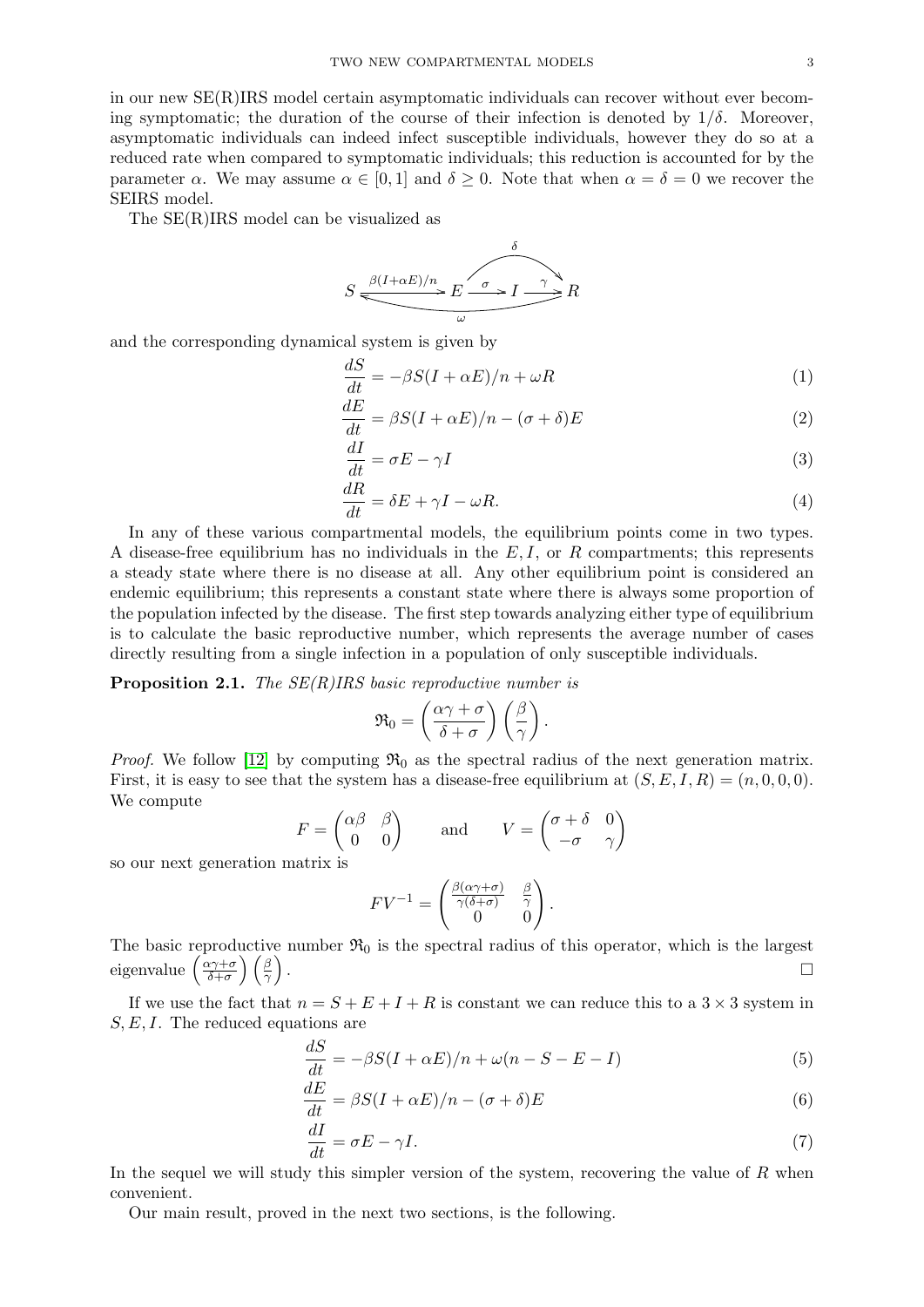<span id="page-3-0"></span>**Theorem 2.2.** If  $\mathfrak{R}_0 < 1$  then the disease-free equilibrium is locally asymptotically stable and the endemic equilibrium is irrelevant. If  $\mathfrak{R}_0 > 1$  then the endemic equilibrium is locally asymptotically stable and the disease-free equilibrium is unstable.

*Proof.* The theorem follows from Lemmas [2.3,](#page-3-1) and [2.4,](#page-3-2) and [2.7.](#page-5-0)

Here "irrelevant" means epidemiologically nonsensical, as certain compartments would contain negative numbers of people; it still exists mathematically. This theorem is sometimes known as the "endemic threshold property", where  $\mathfrak{R}_0$  is considered a critical threshold. In [\[13\]](#page-11-13), Hethcote describes this property as "the usual behavior for an endemic model, in the sense that the disease dies out below the threshold, and the disease goes to a unique endemic equilibrium above the threshold." The SEIR version is derived nicely in Section 7.2 of [\[18\]](#page-11-1). The SEIRS version can be found in [\[17\]](#page-11-16).

2.1. Analysis of endemic equilibria. Our system has a unique endemic equilibrium at

$$
p = (S, E, I, R) = \frac{n}{\Re_0} \left( 1, \, \omega \epsilon, \, \frac{\sigma \omega}{\gamma} \epsilon, \, (\sigma + \delta) \epsilon \right)
$$

where

$$
\epsilon = \frac{1}{\delta + \sigma} \frac{\beta(\alpha \gamma + \sigma) - \gamma(\delta + \sigma)}{\sigma \omega + \gamma(\delta + \sigma + \omega)}.
$$
\n(8)

Note that this endemic equilibrium is only realistic if all coordinates are positive, which requires  $\epsilon$  positive, which requires

$$
\beta(\alpha \gamma + \sigma) > \gamma(\delta + \sigma),\tag{9}
$$

which is equivalent to

$$
\Re_0 > 1. \tag{10}
$$

In other words, we have the following.

<span id="page-3-1"></span>**Lemma 2.3.** If  $\mathfrak{R}_0 < 1$  then the endemic equilibrium contains negative coordinates, and is thus epidemiologically irrelevant. If  $\mathfrak{R}_0 > 1$  then all coordinates are positive.

The linearization of the reduced system at p is

$$
M = \begin{pmatrix} -\epsilon \omega (\delta + \sigma) - \omega & -\frac{\alpha \beta}{\Re_0} - \omega & -\frac{\beta}{\Re_0} - \omega \\ \epsilon \omega (\delta + \sigma) & -\frac{\beta \sigma}{\gamma \Re_0} & \frac{\beta}{\Re_0} \\ 0 & \sigma & -\gamma \end{pmatrix}.
$$

As expected, this matrix does not depend on n. Unfortunately, the eigenvalues of  $M$  are not analytically computable for general parameters. Note that  $M$  is nonsingular for generic parameter values. But the determinant does indeed vanish if and only if  $\mathfrak{R}_0 = 1$ .

<span id="page-3-2"></span>**Lemma 2.4.** If  $\mathfrak{R}_0 > 1$  then the endemic equilibrium is locally asymptotically stable.

*Proof.* We apply the criteria  $(12.21-12.23)$  from [\[10\]](#page-11-17) to M. Note that the trace is obviously negative, so (12.22) is immediately satisfied. Now compute

$$
\det(M) = -\epsilon \omega(\delta + \sigma)(\sigma \delta + \gamma(\delta + \sigma + \omega))
$$

which is clearly negative, so  $(12.21)$  is satisfied. Finally, we compute the bialternate sum of M with itself,

$$
G = \begin{pmatrix} -\epsilon \omega (\delta + \sigma) - \omega - \frac{\beta \sigma}{\gamma \Re_0} & \frac{\beta}{\Re_0} & \frac{\beta}{\Re_0} + \omega \\ \sigma & -\epsilon \omega (\delta + \sigma) - \omega - \gamma & -\frac{\alpha \beta}{\Re_0} - \omega \\ 0 & \epsilon \omega (\delta + \sigma) & -\frac{\beta \sigma}{\gamma \Re_0} - \gamma \end{pmatrix}
$$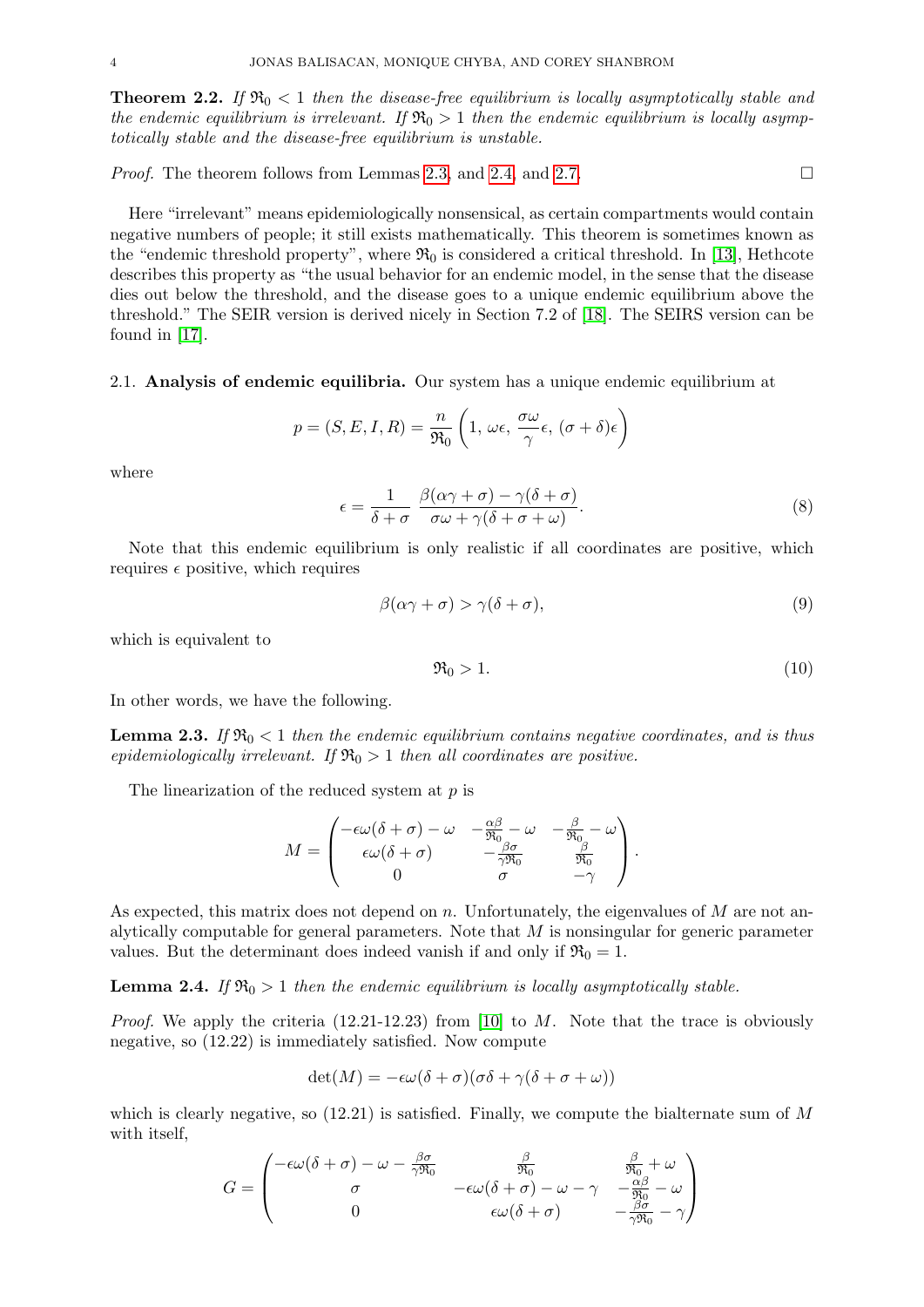whose determinant

$$
\det G = -\frac{\omega}{(\alpha\gamma + \sigma)^2} (\alpha^2 \gamma^4 + \alpha^2 \gamma^4 \delta \epsilon + 2\alpha \gamma^3 \sigma + 2\alpha \gamma^2 \delta \sigma + \alpha^2 \gamma^4 \epsilon \sigma + 2\alpha \gamma^3 \delta \epsilon \sigma
$$
  
+  $\alpha \gamma^2 \delta^2 \epsilon \sigma + \alpha \gamma \delta^3 \epsilon \sigma + \gamma^2 \sigma^2 + 2\alpha \gamma^2 \sigma^2 + 2\gamma \delta \sigma^2 + \delta^2 \sigma^2 + 2\alpha \gamma^3 \epsilon \sigma^2 + \gamma^2 \delta \epsilon \sigma^2$   
+  $2\alpha \gamma^2 \delta \epsilon \sigma^2 + \gamma \delta^2 \epsilon \sigma^2 + 3\alpha \gamma \delta^2 \epsilon \sigma^2 + \delta^3 \epsilon \sigma^2 + 2\gamma \sigma^3 + 2\delta \sigma^3 + \gamma^2 \epsilon \sigma^3 + \alpha \gamma^2 \epsilon \sigma^3$   
+  $2\gamma \delta \epsilon \sigma^3 + 3\alpha \gamma \delta \epsilon \sigma^3 + 3\delta^2 \epsilon \sigma^3 + \sigma^4 + \gamma \epsilon \sigma^4 + \alpha \gamma \epsilon \sigma^4 + 3\delta \epsilon \sigma^4 + \epsilon \sigma^5 + \alpha^2 \gamma^3 \omega$   
+  $2\alpha^2 \gamma^3 \delta \epsilon \omega + \alpha^2 \gamma^2 \delta^2 \epsilon \omega + \alpha^2 \gamma^3 \delta^2 \epsilon^2 \omega + \alpha^2 \gamma^2 \delta^3 \epsilon^2 \omega + 2\alpha \gamma^2 \sigma \omega + \alpha \gamma \delta \sigma \omega$   
+  $2\alpha^2 \gamma^3 \epsilon \sigma \omega + 4\alpha \gamma^2 \delta \epsilon \sigma \omega + \alpha^2 \gamma^2 \delta \epsilon \sigma \omega + 4\alpha \gamma \delta^2 \epsilon \sigma \omega + 2\alpha^2 \gamma^3 \delta \epsilon^2 \sigma \omega$   
+  $2\alpha \gamma^2 \delta^2 \epsilon^2 \sigma \omega + 3\alpha^2 \gamma^2 \delta^2 \epsilon^2 \sigma \omega + 2\alpha \gamma \delta^3 \epsilon^2 \sigma \omega + \gamma \sigma^2 \omega + \alpha \gamma \sigma^2 \omega + \delta \sigma^2 \omega$   
+  $4\alpha \gamma^2 \epsilon \sigma^2 \omega + 2\gamma \delta \epsilon \sigma^2 \omega + 6\alpha \gamma \delta \epsilon \sigma^2 \omega + 3\delta^$ 

is also negative, satisfying  $(12.23)$ .

<span id="page-4-0"></span>Example 2.5. In all of our examples the time units are taken to be days, and we choose the parameter values

$$
(\alpha, \gamma, \delta, n, \sigma, \omega) = \left(\frac{1}{10}, \frac{1}{7}, \frac{1}{14}, 100, \frac{1}{7}, \frac{1}{90}\right).
$$

These values are somewhat realistic for COVID-19. While there are no known precise values, these are at least roughly in agreement with some of the literature. Specifically, we assume that an asymptomatic individual is 10% as infectious as a symptomatic one, that individuals who become symptomatic have seven day periods of latency and of symptoms, that individuals who never develop symptoms are infected for 14 days, and that the period of immunity is 90 days. We choose the population size of 100 simply so that compartment values can be interpreted as percentages of a generic population.

When  $\beta = 0.4$  we have

$$
\mathfrak{R}_0 \approx 2.053
$$

and

$$
p = (S, E, I, R) \approx (49, 2, 2, 46).
$$

The eigenvalues of M are

$$
\lambda_1 \approx -.340, \quad \lambda_2 \approx -.010 - .031i, \quad \lambda_3 \approx -.010 + .031i.
$$

These three eigenvalues all have negative real part, so the equilibrium is stable. It appears to be a spiral sink, signifying epidemic waves  $([4])$  $([4])$  $([4])$ , as shown in Figure [1.](#page-5-1) In Figure [2](#page-5-2) we see that for small numbers of initial infections, the number of individuals in the  $E$  and  $I$  compartments initially rise, before settling down toward the smaller values of the endemic equilibrium. This may hold a lesson for officials and policy-makers: an initial spike in cases (perhaps caused by a new variant) does not always portend an exponential outbreak necessitating intervention. With patience the case numbers may naturally drop back to the endemic equilibrium.

This example represents a potentially new normal post the COVID-19 pandemic, with relatively small but nonzero proportions of the population infected at any given time.

**Example 2.6.** Taking  $\beta = 0.2$  and the other parameters as in the previous example yields

$$
\mathfrak{R}_0 \approx 1.027
$$

and the endemic equilibrium

$$
p = (S, E, I, R) \approx (97.40, 0.12, 0.12, 2.35).
$$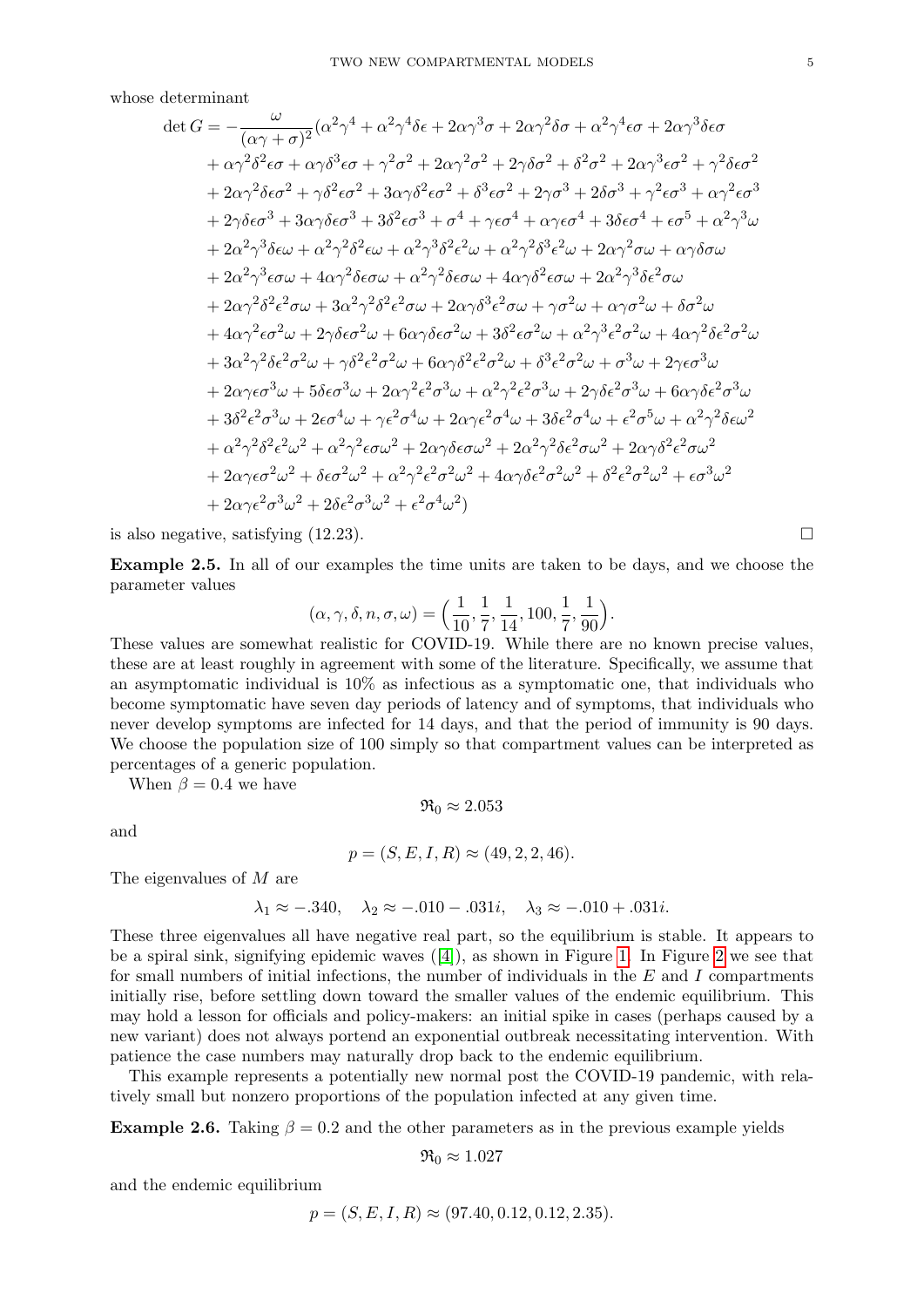<span id="page-5-1"></span>

Figure 1. The endemic equilibrium of Example [2.5.](#page-4-0) The left plot displays  $E$  versus  $S$  compartments, while the right plot displays  $I$  versus  $S$  compartments. Each colored curve represents a different initial condition of the form  $(S, E, I, R) = (S_0, (n - S_0)/2, (n - S_0)/2, 0)$  for  $S_0 = 10, 20, ..., 90$ .

<span id="page-5-2"></span>

Figure 2. The endemic equilibrium of Example [2.5](#page-4-0) with colors as in Figure [1.](#page-5-1) The left plot displays the  $I$  versus  $E$  compartments. The right plot shows the same, zooming in on the equilibrium point.

In this relatively realistic scenario, on any given day we find  $97.40\%$  of our population is susceptible, 0.12% is asymptomatic, 0.12% is symptomatic, and 2.35% is recovering yet immune.

2.2. Analysis of disease-free equilibria. One easily checks that the system has a disease-free equilibrium at  $(S, E, I, R) = (n, 0, 0, 0)$ . The linearization of the reduced system there is

$$
N = \begin{pmatrix} -\omega & -\alpha\beta - \omega & -\beta - \omega \\ 0 & \alpha\beta - \delta - \sigma & \beta \\ 0 & \sigma & -\gamma \end{pmatrix}.
$$

This is singular if and only if  $\mathfrak{R}_0 = 1$ , just like M.

<span id="page-5-0"></span>**Lemma 2.7.** The disease-free equilibrium is locally asymptotically stable if and only if  $\Re_0 < 1$ . Proof. The eigenvalues of N are

$$
\lambda_1 = -\omega \tag{11}
$$

$$
\lambda_2 = \frac{1}{2} \left( \alpha \beta - \gamma - \delta - \sigma - \sqrt{(-\alpha \beta + \gamma + \delta + \sigma)^2 - 4(-\alpha \beta \gamma + \delta \gamma - \beta \sigma + \gamma \sigma)} \right)
$$
(12)

$$
\lambda_3 = \frac{1}{2} \left( \alpha \beta - \gamma - \delta - \sigma + \sqrt{(-\alpha \beta + \gamma + \delta + \sigma)^2 - 4(-\alpha \beta \gamma + \delta \gamma - \beta \sigma + \gamma \sigma)} \right). \tag{13}
$$

It is not obvious, but algebra shows that all three eigenvalues are real since our parameters are positive: the discriminant simplifies to  $4\beta\sigma + (\alpha\beta + \gamma - \delta - \sigma)^2$ . Now  $\lambda_1$  is clearly always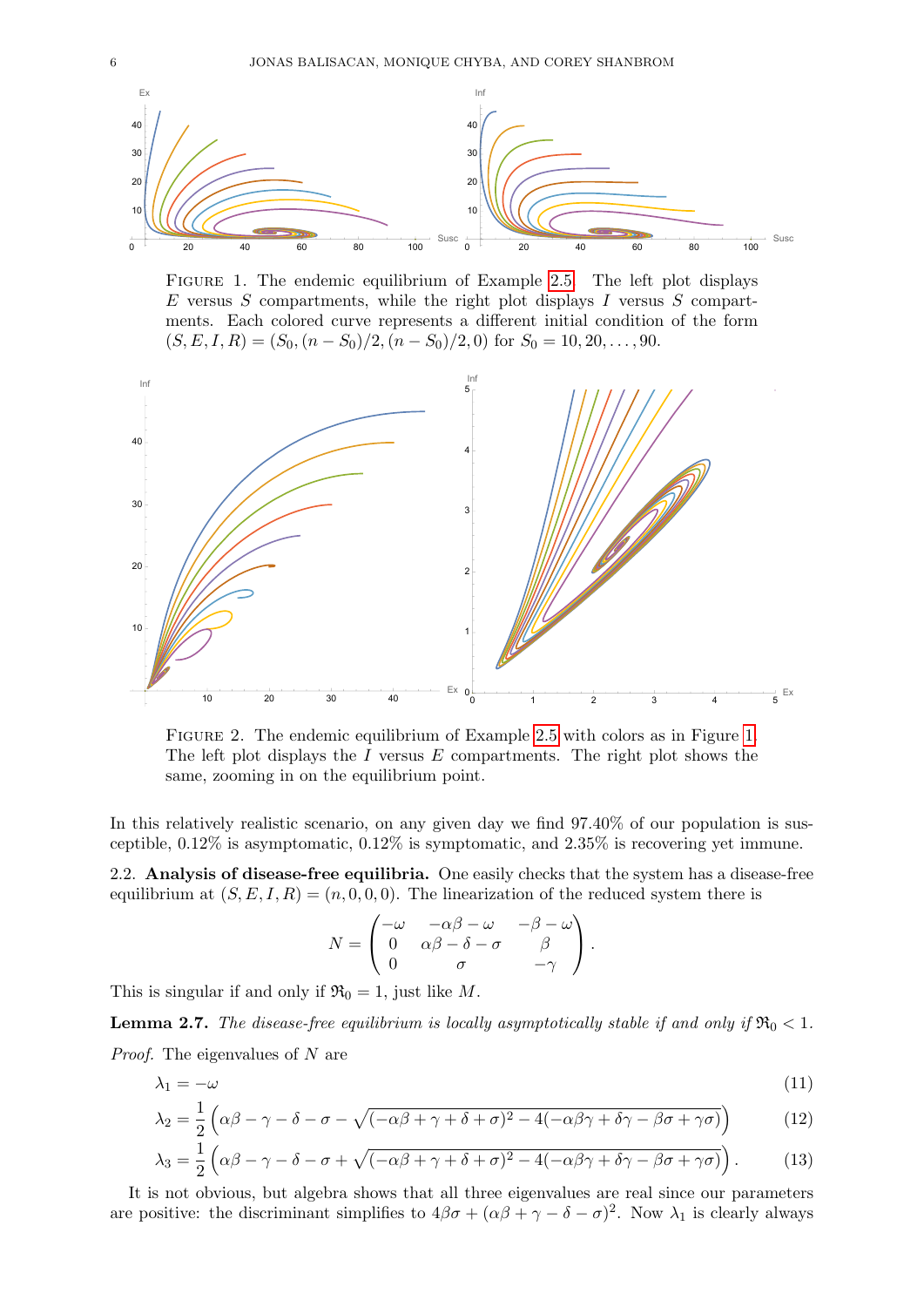negative. Next, we have

$$
2\lambda_2 = \alpha\beta - \gamma - \delta - \sigma - \sqrt{4\beta\sigma + (\alpha\beta + \gamma - \delta - \sigma)^2}
$$
  
\$\leq \alpha\beta - \gamma - \delta - \sigma - (\alpha\beta + \gamma - \delta - \sigma)\$  
= -2\gamma < 0.

Thus  $\lambda_2$  is also always negative, and in fact we have

 $\lambda_2 \leq -\gamma$ .

Finally, Mathematica shows that

$$
\lambda_3 \begin{cases} < 0 & \text{if } \Re_0 < 1 \\ = 0 & \text{if } \Re_0 = 1 \\ > 0 & \text{if } \Re_0 > 1. \end{cases}
$$

Thus  $(n, 0, 0)$  is stable if and only if  $\Re_0 < 1$ .

<span id="page-6-2"></span>Example 2.8. When

$$
(\alpha, \beta, \gamma, \delta, n, \sigma, \omega) = \left(\frac{1}{10}, 0.19, \frac{1}{7}, \frac{1}{14}, 100, \frac{1}{7}, \frac{1}{90}\right)
$$

we have the disease-free equilibrium at  $(S, E, I, R) = (100, 0, 0, 0)$  and

 $\Re_0 \approx 0.975$ .

The eigenvalues of N are

$$
\lambda_1 \approx -.336, \quad \lambda_2 \approx -.011, \quad \lambda_3 \approx -.002.
$$

The three eigenvalues are negative real, so the equilibrium is stable. See Figure [3.](#page-6-1)

<span id="page-6-1"></span>

Figure 3. The disease-free equilibrium of Example [2.8.](#page-6-2) Plots as in Figure [1.](#page-5-1)

# 3. SVE(R)IRS model

<span id="page-6-0"></span>Adding a vaccinated compartment to the model in Section [2](#page-1-0) yields the following model, which we denote SVE(R)IRS:



Here  $1 - \rho$  represents the efficacy of the vaccine,  $1/\psi$  is the duration of efficacy of the vaccine, and  $1/\phi$  is the rate at which people are vaccinated. The first two are intrinsic to the vaccine itself, while  $\phi$  can be thought of as a control (see Section [4.2\)](#page-10-0). We may assume  $\rho \in [0,1]$  and  $\phi, \psi > 0.$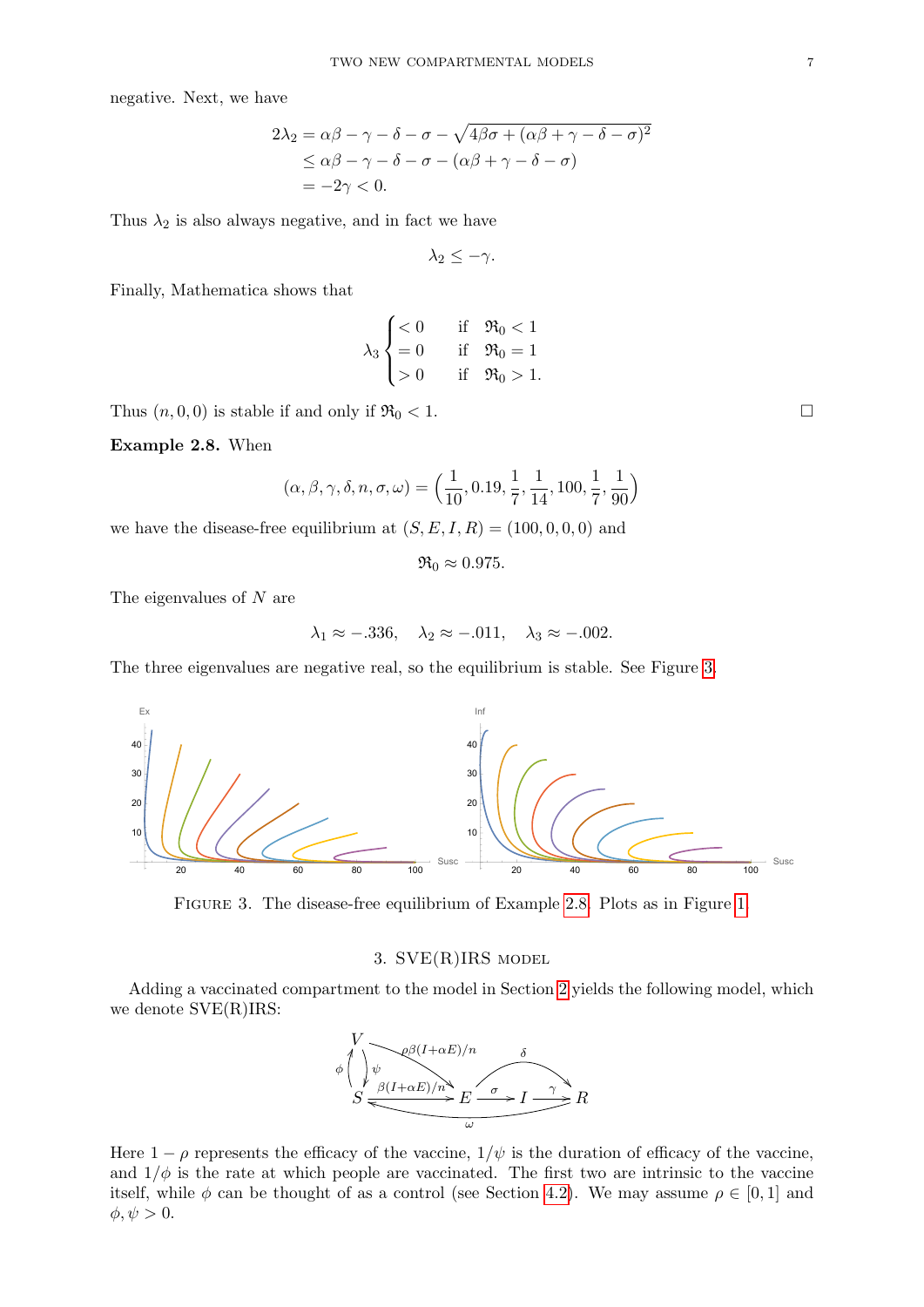The associated dynamics are given by:

$$
\frac{dS}{dt} = -\beta S(I + \alpha E)/n + \omega R - \phi S + \psi V \tag{14}
$$

$$
\frac{dE}{dt} = \beta S(I + \alpha E)/n - (\sigma + \delta)E + \rho \beta V(I + \alpha E)/n \tag{15}
$$

$$
\frac{dI}{dt} = \sigma E - \gamma I \tag{16}
$$

$$
\frac{dR}{dt} = \delta E + \gamma I - \omega R \tag{17}
$$

$$
\frac{dV}{dt} = -\rho\beta V(I + \alpha E)/n + \phi S - \psi V.
$$
\n(18)

The dynamics of this model are significantly more complicated than those of the SE(R)IRS model in the previous section. We do manage to prove the analogue of Lemma [2.7](#page-5-0) holds. We were unable to prove the analogues of Lemmas [2.3](#page-3-1) and [2.4,](#page-3-2) although experimental evidence suggests that both hold.

**Proposition 3.1.** The  $SVE(R)IRS$  basic reproductive number is

$$
\mathfrak{R}_0 = \left(\frac{\beta}{\gamma}\right) \left(\frac{\alpha \gamma + \sigma}{\sigma + \delta}\right) \left(\frac{\psi + \rho \phi}{\psi + \phi}\right).
$$

*Proof.* Again we follow [\[12\]](#page-11-15) by computing  $\mathfrak{R}_0$  as the spectral radius of the next generation matrix. We use tildes to not confuse with the compartment  $V$ . First, a short computation shows that the system has a disease-free equilibrium at  $p_1 = (S, E, I, R, V) = \begin{pmatrix} \frac{\psi R}{\phi + i} \end{pmatrix}$  $\frac{\psi n}{\phi + \psi}, 0, 0, 0, \frac{\phi n}{\phi + i}$  $\frac{\phi n}{\phi + \psi}$ . We compute

$$
\tilde{F} = \begin{pmatrix} \frac{\alpha\beta}{\phi + \psi} (\psi + \rho\phi) & \frac{\beta}{\phi + \psi} (\psi + \rho\phi) \\ 0 & 0 \end{pmatrix} \quad \text{and} \quad \tilde{V} = \begin{pmatrix} \sigma + \delta & 0 \\ -\sigma & \gamma \end{pmatrix}
$$

so our next generation matrix is

<span id="page-7-1"></span><span id="page-7-0"></span>
$$
\tilde{F}\tilde{V}^{-1} = \begin{pmatrix} \frac{\beta(\alpha\gamma+\sigma)(\psi+\rho\phi)}{\gamma(\psi+\phi)(\delta+\sigma)} & \frac{\beta(\psi+\rho\phi)}{\gamma(\psi+\phi)} \\ 0 & 0 \end{pmatrix}.
$$

The basic reproductive number is the spectral radius of this operator, which is the largest eigenvalue:  $\left(\frac{\beta}{\gamma}\right)$  $\left(\frac{\beta}{\gamma}\right)\left(\frac{\alpha\gamma+\sigma}{\sigma+\delta}\right)\left(\frac{\psi+\rho\phi}{\psi+\phi}\right)$ .

If we use the fact that  $n = S + E + I + R + V$  is constant we can reduce this to a  $4 \times 4$  system in  $S, E, I, V$ . The reduced equations are

$$
\frac{dS}{dt} = -\beta S(I + \alpha E)/n + \omega(n - S - E - I - V) - \phi S + \psi V \tag{19}
$$

$$
\frac{dE}{dt} = \beta S(I + \alpha E)/n - (\sigma + \delta)E + \rho \beta V(I + \alpha E)/n \tag{20}
$$

$$
\frac{dI}{dt} = \sigma E - \gamma I \tag{21}
$$

$$
\frac{dV}{dt} = -\rho\beta V(I + \alpha E)/n + \phi S - \psi V.
$$
\n(22)

In the sequel we will study this simpler version of the system, recovering the value of  $R$  when convenient.

<span id="page-7-2"></span>3.1. Analysis of endemic equilibria. Mathematica gives two endemic equilibria,  $p_2$  and  $p_3$ , which are square root conjugate to each other. One of them is given by

$$
p_3^T = (S, E, I, R, V)^T = \sum_{\frac{\beta^2 \gamma n \rho(\alpha \gamma + \sigma)^2 w + \beta \gamma n(\alpha \gamma + \sigma) (\gamma(\psi + \phi \rho)(\delta + \sigma) + (\psi + \phi \rho) \sigma w + \gamma(\psi + \delta(-2 + \rho) + \phi \rho + (-2 + \rho) \sigma) w) - \sqrt{Y}}{2\beta^2 \gamma (-1 + \rho)(\alpha \gamma + \sigma)^2 w}} \\ \times \sum_{\frac{\beta^2 \gamma n \rho(\alpha \gamma + \sigma)^2 w + \beta \gamma n(\alpha \gamma + \sigma) (-\gamma(\psi + \phi \rho)(\delta + \sigma) - ((\psi + \phi \rho) \sigma + \gamma(\psi + \rho(\delta + \phi + \sigma)))w) + \sqrt{Y}}{2\beta^2 \rho(\alpha \gamma + \sigma)^2 (\sigma w + \gamma(\delta + \sigma + \omega))}}}{\frac{\sigma(\beta \gamma n \sigma^2 (-\gamma(\psi + \phi \rho) - (\psi + (-\beta + \gamma + \phi) \rho) w) + \alpha \beta \gamma^3 n (-\delta(\psi + \phi \rho) - (\gamma + \phi \rho)(\delta + \sigma) \rho w) + \beta \gamma^2 n \sigma (-(\alpha \gamma + \delta)(\psi + \phi \rho)) - ((1 + \alpha)\psi + (\delta + \phi + \alpha(-2\beta + \gamma + \phi)))w) + \sqrt{Y}}{2\beta^2 \gamma (\rho(\alpha \gamma + \sigma)^2 w + \beta \gamma n(\alpha \gamma + \sigma) (\gamma(\psi + \phi \rho)(\delta + \sigma) + (\psi + \phi \rho) \sigma w + \gamma(\psi + \rho(\delta + \phi + \sigma)))w) - \sqrt{Y}}}{\frac{\gamma \beta^2 n \rho(\alpha \gamma + \sigma)^2 w - \beta \gamma n(\alpha \gamma + \sigma) (\gamma(\psi + \phi \rho)(\delta + \sigma) + (\psi + \phi \rho) \sigma w + \gamma(\psi + \rho(\delta + \phi + \sigma)))w) + \sqrt{Y}}{2\beta^2 \gamma (-1 + \rho) \rho(\alpha \gamma + \sigma)^2 w}}}
$$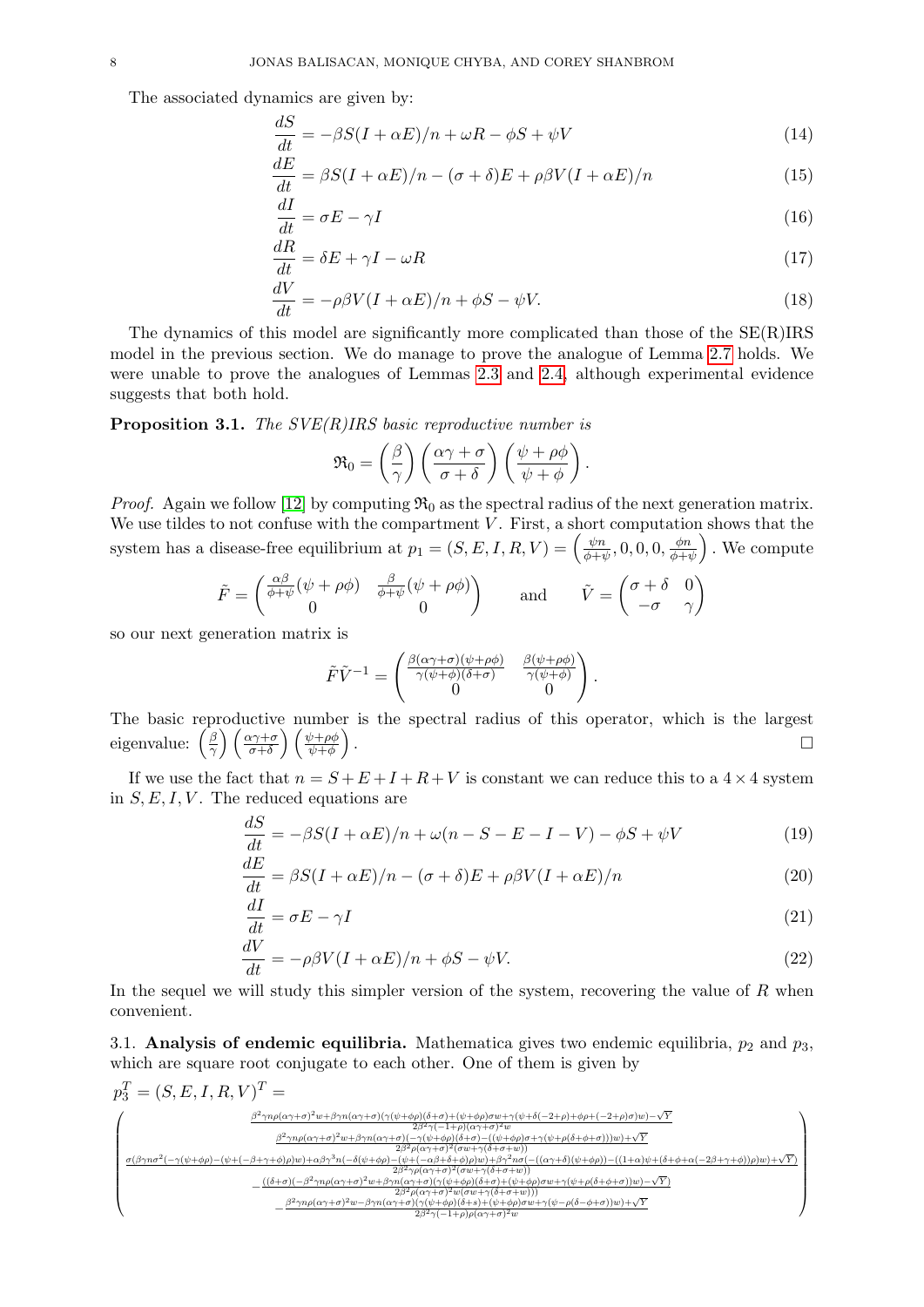where

$$
Y = \beta^2 \gamma^2 n^2 (\alpha \gamma + \sigma)^2 ((\gamma(\psi + \phi \rho)(\delta + \sigma))
$$
  
+  $(\psi + (-\beta + \phi)\rho)\sigma w + \gamma(\psi + \rho(-\alpha \beta + \delta + \phi + \sigma))w)^2$   
-  $4\rho(-\beta(\psi + \phi \rho)\sigma + \gamma(\delta(\phi + \psi) - \alpha \beta(\psi + \phi \rho) + (\phi + \psi)\sigma))w(\sigma w + \gamma(\delta + \sigma + w))).$ 

These are clearly very complicated, and it is not clear whether the components are even positive for positive parameters. Examples suggest that for realistic COVID-19 parameters,  $p_2$ has some negative components and can be ignored, while  $p<sub>3</sub>$  has all positive components and should be treated as a realistic endemic equilibrium.

The linearization of our system at either point is unwieldy; Mathematica cannot even determine when the determinant vanishes, let alone compute eigenvalues. It can, however, produce the characteristic polynomial, so the methods of [\[10\]](#page-11-17) applied in the proof of Lemma [2.4](#page-3-2) could potentially work. However, the characteristic polynomial is a complex expression and it is hard to tell whether the coefficients are positive; something similar is expected for  $G$ , the bialternate product of this matrix with itself.

Therefore the existence, uniqueness, and stability of  $p_3$  remain open. The methods used to prove Lemmas [2.3](#page-3-1) and [2.4](#page-3-2) could potentially work with more insight or computational power, but other techniques might be necessary. For now we limit ourselves to examples, which provide hope that the analogues of these Lemmas may indeed hold for the  $SVE(R)IRS$  model.

### <span id="page-8-0"></span>Example 3.2. When

$$
(\alpha, \beta, \gamma, \delta, n, \sigma, \omega, \phi, \psi, \rho) = \left(\frac{1}{10}, \frac{1}{5}, \frac{1}{7}, \frac{1}{14}, 100, \frac{1}{7}, \frac{1}{90}, \frac{1}{360}, \frac{1}{180}, \frac{1}{10}\right)
$$

we have  $\mathfrak{R}_0 \approx 0.719$  and we find that neither  $p_2$  nor  $p_3$  contains all positive coordinates. So there is no relevant endemic equilibrium for these parameters. Section [3.2](#page-9-1) shows that there is in fact a stable disease-free equilibrium.

If we free  $\phi$  and keep all other parameters the same, we find that  $p_3$  has all positive coordinates if and only if  $\phi < 0.000165$ , which unsurprisingly corresponds precisely to those  $\phi$  values for which  $\Re_0 > 1$ .

<span id="page-8-2"></span>Example 3.3. Here we keep all parameters the same as in Example [3.2](#page-8-0) except  $\beta$ . When

$$
(\alpha, \beta, \gamma, \delta, n, \sigma, \omega, \phi, \psi, \rho) = \left(\frac{1}{10}, \frac{9}{10}, \frac{1}{7}, \frac{1}{14}, 100, \frac{1}{7}, \frac{1}{90}, \frac{1}{360}, \frac{1}{180}, \frac{1}{10}\right)
$$

we have

 $\mathfrak{R}_0 \approx 3.23$ 

and an endemic equilibrium at

$$
p_3 = (S, E, I, R, V) \approx (21, 3, 3, 66, 7).
$$

The point  $p_2$  contains negative components and is thus irrelevant.

The eigenvalues of the reduced linearization at  $p_3$  are

 $\lambda_1 \approx -.345, \quad \lambda_2 \approx -.009, \quad \lambda_3 \approx -.020 + .053i, \quad \lambda_4 \approx -.020 - .053i.$ 

The four eigenvalues all have negative real parts, so the equilibrium is stable. Note, however, that they are not all real, in contrast to the disease-free equilibrium case (see Proposition [3.4](#page-9-2) below). We again see the appearance of a spiral sink due to epidemic waves  $([4])$  $([4])$  $([4])$ . See Figure [4.](#page-8-1)

<span id="page-8-1"></span>

Figure 4. The endemic equilibrium of Example [3.3.](#page-8-2) Plots as in Figure [1.](#page-5-1)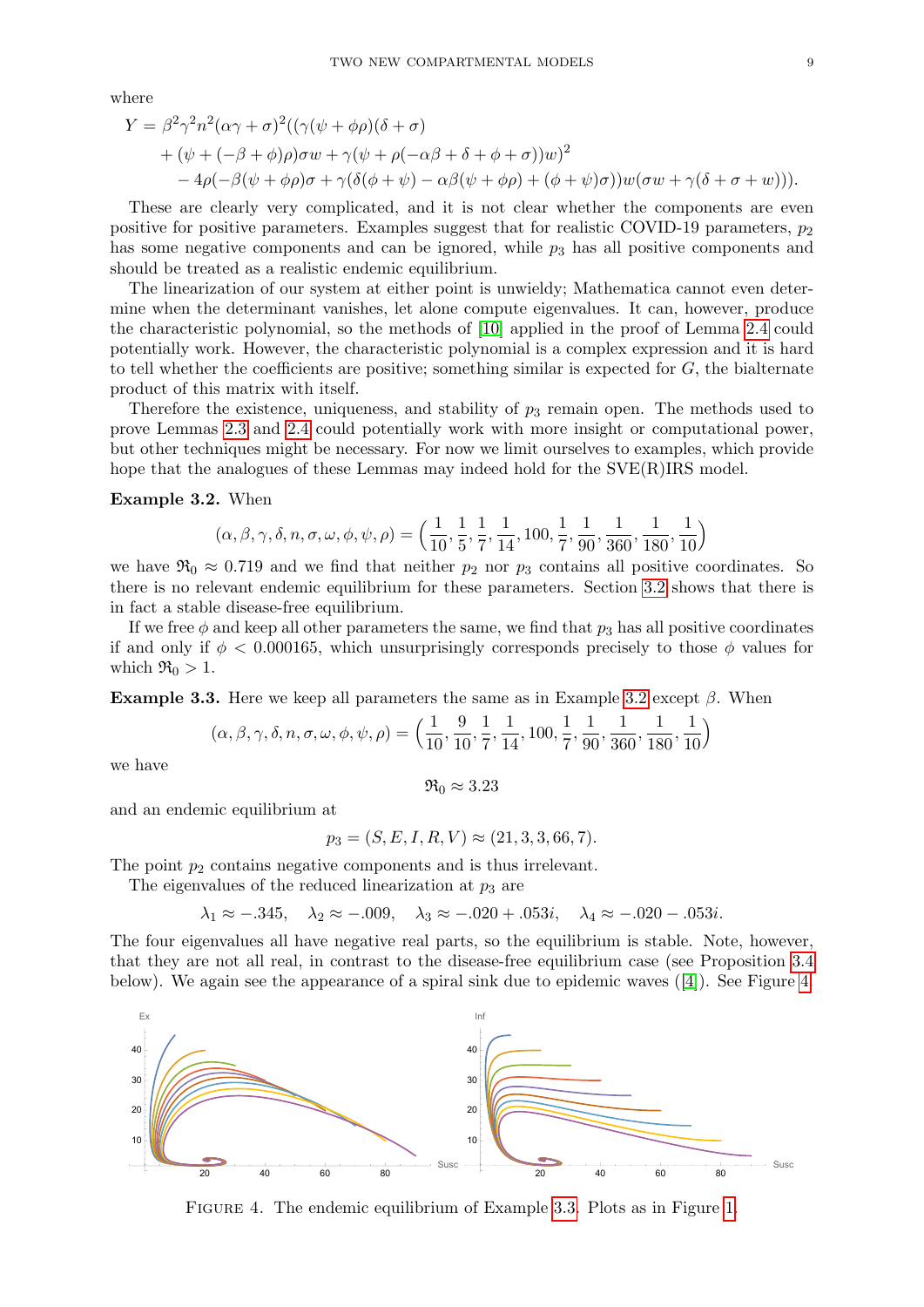<span id="page-9-1"></span>3.2. Analysis of disease-free equilibrium. Setting  $E = I = 0$  and solving the resulting system yields the unique disease-free equilibrium

$$
p_1 = (S, E, I, R, V) = \left(\frac{\psi n}{\phi + \psi}, 0, 0, 0, \frac{\phi n}{\phi + \psi}\right).
$$

Linearizing at this point yields the matrix

$$
N = \begin{pmatrix} -\phi - \omega & \frac{\alpha \beta \psi}{\phi + \psi} - \omega & -\frac{\beta \psi}{\phi + \psi} - \omega & \psi - \omega \\ 0 & -\delta - \sigma - \frac{\alpha \beta (\psi + \rho \psi)}{\phi + \psi} & \frac{\beta (\psi + \rho \phi)}{\phi + \psi} & 0 \\ 0 & \sigma & -\gamma & 0 \\ \phi & -\frac{\alpha \beta \rho \phi}{\phi + \psi} & -\frac{\beta \rho \phi}{\phi + \psi} & -\psi \end{pmatrix}.
$$

As in the SE(R)IRS model, this matrix is singular if and only if  $\mathfrak{R}_0 = 1$ .

<span id="page-9-2"></span>**Proposition 3.4.** The disease-free equilibrium is locally asymptotically stable if and only if  $\Re_0 < 1$ .

Proof. The eigenvalues of N are

$$
\lambda_1 = -\omega
$$
  
\n
$$
\lambda_2 = -\phi - \psi
$$
  
\n
$$
\lambda_3 = \frac{1}{2(\phi + \psi)} (\alpha \beta(\psi + \rho \phi) - (\phi + \psi)(\gamma + \delta + \sigma) - \sqrt{Z})
$$
  
\n
$$
\lambda_4 = \frac{1}{2(\phi + \psi)} (\alpha \beta(\psi + \rho \phi) - (\phi + \psi)(\gamma + \delta + \sigma) + \sqrt{Z})
$$

where large amounts of tedious algebra show that

$$
Z = 4\beta\sigma(\phi + \psi)(\psi + \rho\phi) + (\alpha\beta(\psi + \rho\phi) + (\gamma - \sigma - \delta)(\phi + \psi))^2.
$$

This form of Z makes it apparent that Z is always positive and thus all four eigenvalues are always real.

Now it is also clear that  $\lambda_1$  and  $\lambda_2$  are always negative. Next, we have

$$
2(\phi + \psi)\lambda_3 = \alpha\beta(\psi + \rho\phi) - (\phi + \psi)(\gamma + \delta + \sigma) - \sqrt{Z}
$$
  
\n
$$
\leq \alpha\beta(\psi + \rho\phi) - (\phi + \psi)(\gamma + \delta + \sigma) - (\alpha\beta(\psi + \rho\phi) + (\gamma - \sigma - \delta)(\phi + \psi))
$$
  
\n
$$
= -2\gamma(\phi + \psi) < 0.
$$

Thus  $\lambda_3$  is always negative as well, and in fact we have

$$
\lambda_3 \leq -\gamma.
$$

Finally, Mathematica shows that det  $N > 0$  if and only if  $\Re_0 < 1$ . Since det  $N = \lambda_1 \lambda_2 \lambda_3 \lambda_4$ and  $\lambda_1, \lambda_2, \lambda_3 < 0$ , this shows that  $\lambda_4 < 0$  if and only if  $\Re_0 < 1$ . This proves the Proposition.  $\Box$ 

## 4. Discussion

In this last section we address the question of herd immunity versus endemic equilibrium, and we open a discussion of optimal strategies for vaccination. We end conclude by stating some open problems.

<span id="page-9-0"></span>4.1. Herd immunity. In addition to our perceived need to consider compartmental models more closely adapted to COVID-19 than the classical models, this work was motivated in part by our observation that the national dialogue concerning the post-pandemic future focused largely on the concept of herd immunity rather than that of endemic equilibria. According to [\[13\]](#page-11-13), one has herd immunity when the immune fraction of the population exceeds  $1 - \frac{1}{28}$  $\frac{1}{\Re_0}$ . In this case, the disease "does not invade the population". However, for classical models as well as  $SE(R)IRS$ , we know that as long as  $\mathfrak{R}_0 > 1$  we still do not reach a disease-free equilibrium which would correspond to the complete eradication of the disease.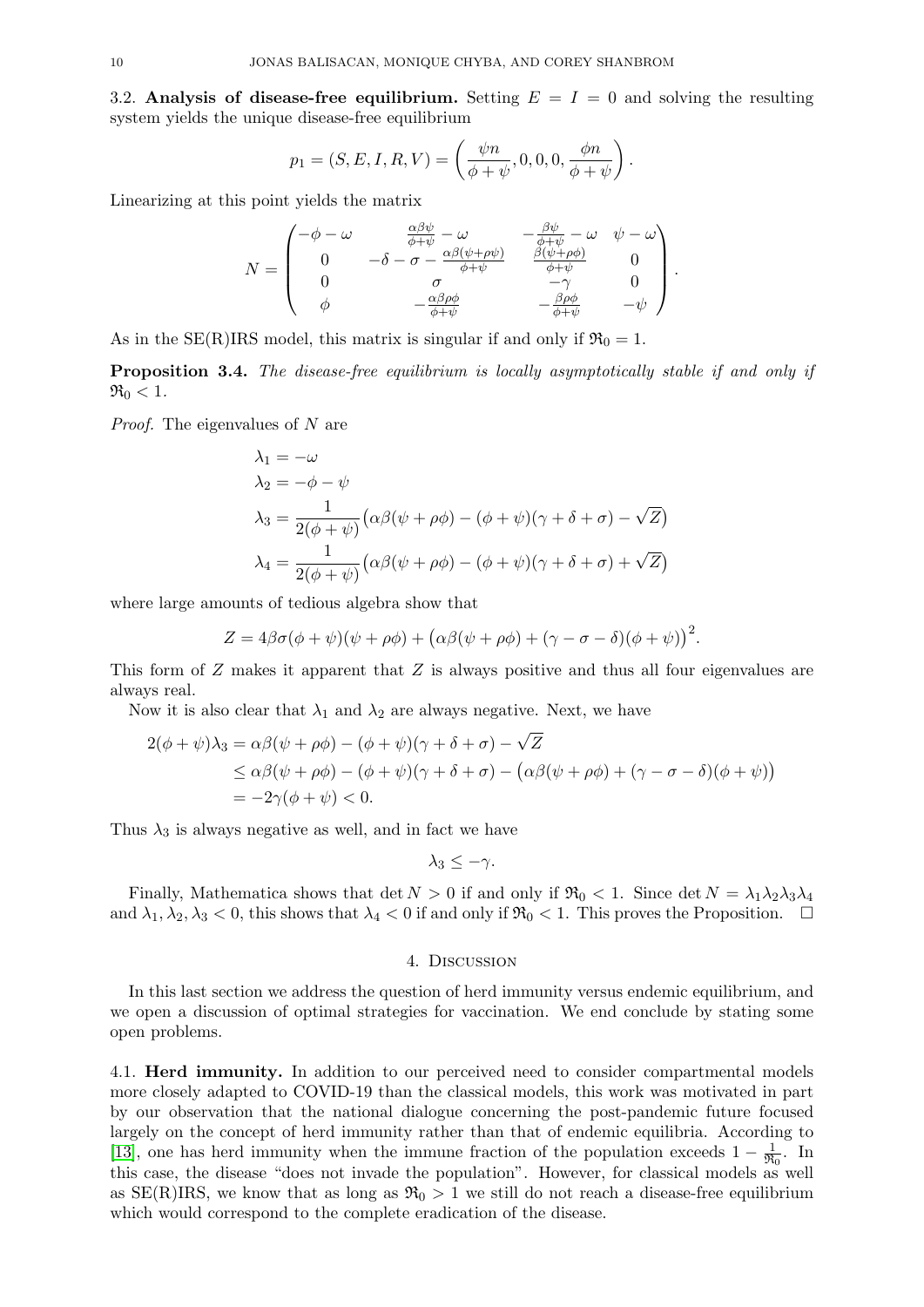Example 4.1. To illustrate the shortcomings of the herd immunity concept, reconsider Example [3.3](#page-8-2) which includes annual vaccinations. Then we have  $1 - 1/\Re_0 \approx 0.69$ . According to [\[13\]](#page-11-13), herd immunity thus occurs if more than 69% of the populations is immune to the disease. However, at the endemic equilibrium for these parameters, we have  $R \approx 66$  and  $V \approx 7$ . Thus 73% of the population is immune, which is above the required threshold. But over 6% of the population is either in the E or I compartment ( $\approx 3.4\%$  each). This shows that although we have technically achieved herd immunity, large numbers of people still suffer from the disease.

Example 4.2. Ideally, sufficient vaccination could eradicate a disease completely. By Proposi-tion [3.4,](#page-9-2) this could happen if we took  $\phi$  large enough to force  $\Re_0 < 1$ , as the dynamics would trend toward the disease-free equilibrium. However, consider the following parameters, which are realistic for COVID-19:

$$
(\alpha, \beta, \gamma, \delta, n, \sigma, \omega, \psi, \rho) = \left(\frac{1}{10}, \frac{3}{10}, \frac{1}{7}, \frac{1}{14}, 100, \frac{1}{7}, \frac{1}{90}, \frac{1}{180}, \frac{1}{10}\right).
$$

Here we have left  $\phi$  free as a control. We compute that  $\Re_0 < 1$  if and only if  $\phi > 1/282$ . Thus, in order to set a trajectory towards disease eradication, the population would need to be revaccinated more often than once per year, which seems unlikely. Therefore for these parameters it seems more realistic that the best we could hope for is an endemic equilibrium with relatively small portion of the population infected at any given time. With annual vaccinations we would have approximately 0.73% of the population in the  $E$  or  $I$  compartments.

<span id="page-10-0"></span>4.2. Strategies for Vaccination. The vaccine can be thought of as a control over the system to steer the variables to desired values. We can express our model as an affine control system with drift as follows. Let  $u = \phi$  be our control and  $q = (S, E, I, R, V)^T$  be our state. Then the dynamics are given by

$$
\dot{q} = \begin{pmatrix} -\beta S(I + \alpha E)/n + \omega R + \psi V \\ \beta S(I + \alpha E)/n - (\sigma + \delta)E + \rho \beta V(I + \alpha E)/n \\ \sigma E - \gamma I \\ \delta E + \gamma I - \omega R \\ -\rho \beta V(I + \alpha E)/n - \psi V \end{pmatrix} + u \begin{pmatrix} -S \\ 0 \\ 0 \\ 0 \\ S \end{pmatrix}.
$$

The first vector field here is the drift, and the second is the control vector field.

If we fix a time period T we have several meaningful choices of cost function  $J(u)$ , obtaining an optimal control problem. For example, we could choose  $J$  to be the final number of symptomatic individuals  $I(T)$ , or the total number of symptomatic individuals over the period  $\int_0^T I(t)dt$ , or the number of symptomatic individuals at the endemic equilibrium (if it exists and is unique). Note that the number of symptomatic people can be considered a proxy for the number of hospitalizations or deaths. Then seeking the optimal vaccination strategy for minimizing illness or hospitalizations or deaths can be modeled as minimizing  $J(u)$  subject to the dynamics [\(19\)](#page-7-0) – [\(22\)](#page-7-1). Forthcoming work will utilize tools from geometric optimal control to determine the existence and role of singular arcs in optimal strategies.

However, initial numerical simulations have given somewhat uninteresting, if realistic, optimal strategies. We used the optimal control software Bocop ([\[22\]](#page-11-18)) to simulate the optimal control  $u(t) = \phi(t)$  for a small sample of initial conditions, bounds, and cost functions. These experiments suggest that the optimal vaccination strategy is to constantly vaccinate at the maximum rate for the costs  $J_1(u) = I(T)$ ,  $J_2(u) = \int_0^T I(t) dt$ , and  $J_3(u) = \int_0^T I(t) + \phi(t) dt$ . Using the cost  $J_4(u) = I(T) + \int_0^T \phi(t)dt$  yielded the optimal strategy of vaccinating nobody until near the end of the period  $T$ , then vaccinating at the maximum rate for a short burst. While these strategies make sense, they are not particularly mathematically interesting. However, at this point we only have a small sample of numerical results; a rigorous control theoretic investigation is needed. Unfortunately our software was not able to handle the cost function given by the I-component of the endemic equilibrium  $p_3$  (see Section [3.1\)](#page-7-2), but this formulation of the problem could potentially yield results which are interesting both mathematically and epidemiologically.

4.3. Open questions. There remain a large number of open questions suggested by this work as well as directions for generalization. The most obvious question is whether the endemic threshold property in Theorem [2.2](#page-3-0) holds for the SVE(R)IRS model of Section [3.](#page-6-0) It may be that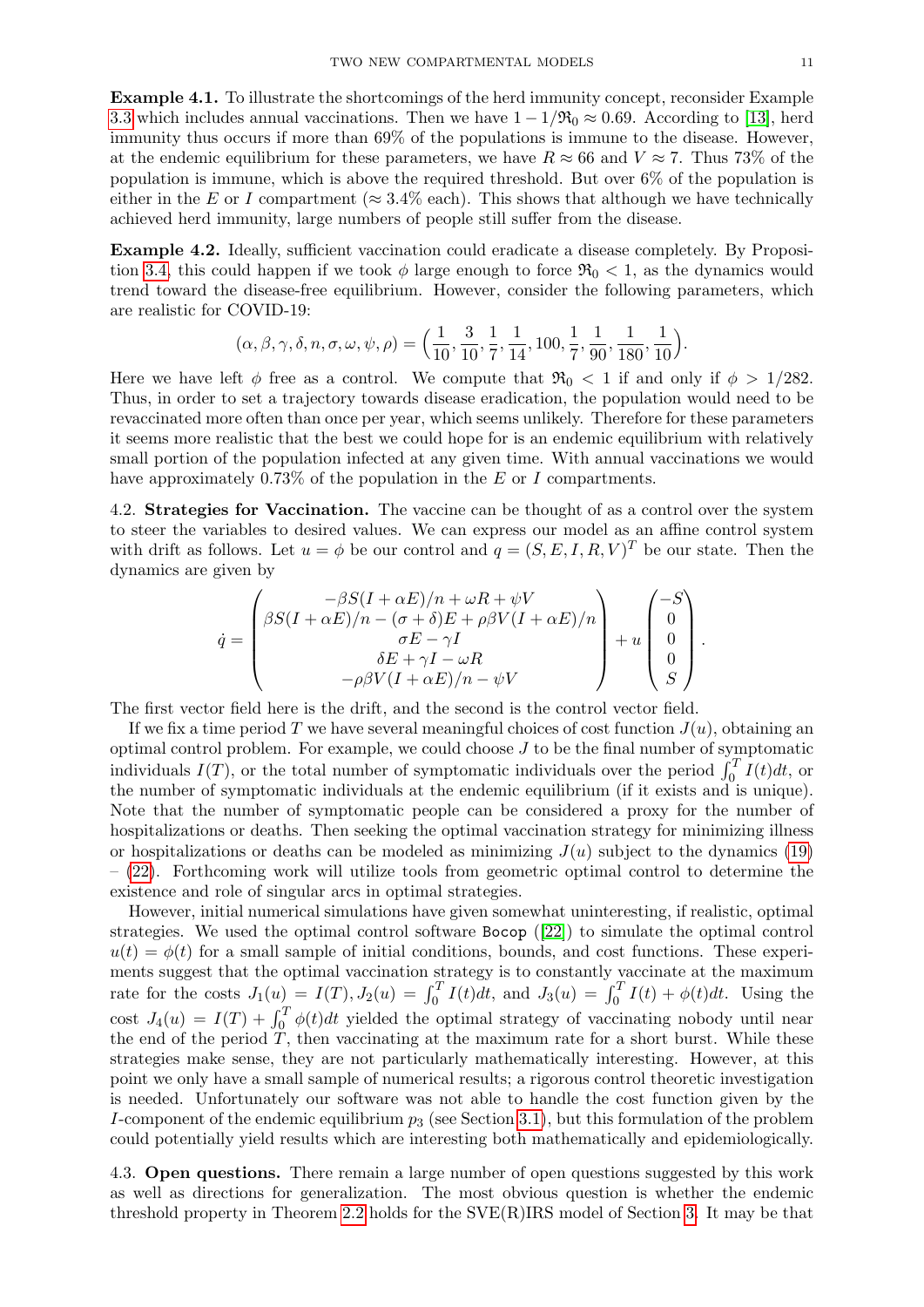one, both, or neither of the analogues of Lemmas [2.3](#page-3-1) and [2.4](#page-3-2) hold for SVE(R)IRS. In fact, in the  $SVE(R)IRS$  model both the existence and the uniqueness of the endemic equilibrium remains to be established in the  $\Re_0 > 1$  case. All the examples we have explored suggest that the answers to these questions are affirmative, but with so many free parameters an exhaustive search for counterexamples is challenging.

A different set of open questions concerns generalization of both our models and our results. In particular, a natural addition to either model would be the vital dynamics of birth and death rates, as is common in the SEIRS literature. We suspect that this would not qualitatively affect our results (especially in the fixed population case), but made no attempts at studying these problems. Other generalizations could include nonlinear transmission or seasonal forcing, as well as the appearance of new variants which would translate in a time varying coefficients such as  $β$ . An alternative research direction would be the study of global rather than local stability of equilibria. Global stability for classical compartmental models has an extensive literature; see the comprehensive review article [\[13\]](#page-11-13). In particular, global stability was treated in [\[15\]](#page-11-19) and [\[17\]](#page-11-16) for SEIR, and in [\[7\]](#page-11-20) and [\[16\]](#page-11-21) for SEIRS. The methods of these and related papers might also prove effective in our models.

#### **REFERENCES**

- <span id="page-11-8"></span>[1] R. M. Anderson, C. Vegvari, J. Truscott, B. S. Collyer, Challenges in creating herd immunity to SARS-CoV-2 infection by mass vaccination, The Lancet, 396 (2021), 1614–1616.
- <span id="page-11-9"></span>[2] C. Aschwanden, Five reasons why COVID herd immunity is probably impossible, Nature, 591 (2021), 520– 522.
- <span id="page-11-0"></span>[3] O. N. Bjørnstad, K. Shea, M. Krzywinski, and N. Altman, Modeling infectious epidemics, Nature Methods, 17 (2020), 455–456.
- <span id="page-11-2"></span>[4] O. N. Bjørnstad, K. Shea, M. Krzywinski, and N. Altman, The SEIRS model for infectious disease dynamics, Nature Methods, 17 (2020), 557–559.
- <span id="page-11-10"></span>[5] T. Britton, F. Ball, and P. Trapman, A mathematical model reveals the influence of population heterogeneity on herd immunity to SARS-CoV-2, Science, 369 (2020), 846–849.
- <span id="page-11-3"></span>[6] V. Caturano, et al., Estimating asymptomatic SARS-CoV-2 infections in a geographic area of low disease incidence, BMC Infectious Diseases, 21 (2021), 1–4.
- <span id="page-11-20"></span>[7] Y. Cheng and X. Yang, On the global stability of SEIRS models in epidemiology, Canadian Applied Math  $Quarterly, 20 (2012), 115-133.$
- <span id="page-11-14"></span>[8] M. Chyba, A. Koniges, P. Kunwar, W. Lau, Y. Mileyko, and A. Tong, COVID-19 Heterogeneity in Islands Chain Environment, preprint, arXiv:2102.07646.
- <span id="page-11-11"></span>[9] A. Fontanet and S. Cauchemez, COVID-19 herd immunity: where are we?, Nature Reviews Immunology, 20 (2020), 583–584.
- <span id="page-11-17"></span>[10] A. T. Fuller, Conditions for a matrix to have only characteristic roots with negative real parts, SIAM Review, 42 (2000), 599–653.
- <span id="page-11-5"></span>[11] M. Gandhi, D. S. Yokoe, and D. V. Havlir, Asymptomatic transmission, the Achilles' heel of current strategies to control Covid-19, New England Journal of Medicine, 382 (2020), 2158–2160.
- <span id="page-11-15"></span>[12] J. M. Heffernan, R. J. Smith, and L. M. Wahl, Perspectives on the basic reproductive ratio, *Journal of the* Royal Society Interface, 2 (2005), 281–293.
- <span id="page-11-13"></span>[13] H. W. Hethcote, The mathematics of infectious diseases, Journal of Mathematical Analysis and Applications, 21 (1968), 71–98.
- <span id="page-11-4"></span>[14] M.A. Johansson, et al., SARS-CoV-2 transmission from people without COVID-19 symptoms, JAMA Network Open, 4 (2021), e2035057.
- <span id="page-11-19"></span>[15] M. Y. Li and J. S. Muldowney, Global stability for the SEIR model in epidemiology, Mathematical Biosciences, 125 (1995), 155–164.
- <span id="page-11-21"></span>[16] M. Y. Li, J. S. Muldowney and P. van den Dreissche, Global stability of the SEIRS model in epidemiology, Canadian Applied Math Quarterly, 7 (1999), 409–425.
- <span id="page-11-16"></span>[17] W. M. Liu, H. W. Hethcote, and S. A. Levin, Dynamical behavior of epidemiological models with nonlinear incidence rates, Journal of Mathematical Biology, 25 (1987), 359–380.
- <span id="page-11-1"></span>[18] M. Martcheva, An Introduction to Mathematical Epidemiology, Springer-Verlag, New York, 2015.
- <span id="page-11-6"></span>[19] B. Nogrady, What the data say about asymptomatic COVID infections, Nature, 587 (2020), 534–535.
- <span id="page-11-7"></span>[20] A. M. Pollock and J. Lancaster, Asymptomatic transmission of covid-19, *BMJ*, **371** (2020), m4851.
- <span id="page-11-12"></span>[21] H. E. Randolph and L. B.Barreiro, Herd Immunity: Understanding COVID-19, Immunity, 52 (2020), 737– 741.
- <span id="page-11-18"></span>[22] Team Commands, Inria Saclay, BOCOP: an open source toolbox for optimal control, <http://bocop.org>, 2017